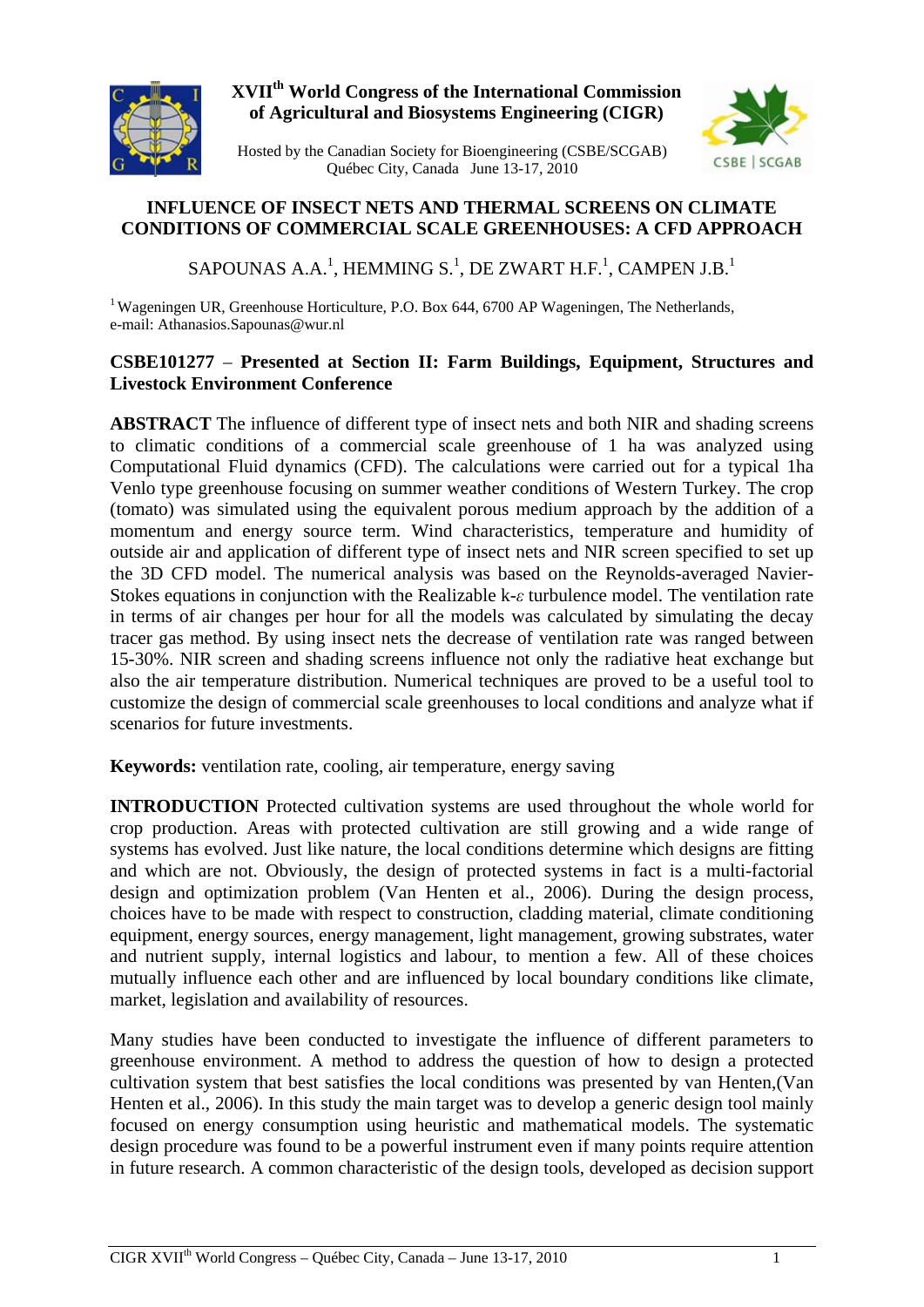tools, is that they do not consider the spatial variability of climate parameters inside the greenhouse. To solve the problem more advanced computational tools must be used in order to customize both the design of the construction and HVAC systems to local conditions.

Insect nets and different type of screens are widely used in modern greenhouse horticulture sector. Since chemical pesticides are less and less tolerated due to their environment impact and the development of pest's resistance, the use of insect nets could be a solution (Fatnassi et al., 2003). In addition, shading screens and screens which reflect the near infrared radiation (NIR) can be used for cooling purposes in order to extend the production season and protect the crop from high temperatures (Hemming et al., 2002; Teitel 2007). Considering that a greenhouse is actually a combination of a solar collector (greenhouse construction) with biological reactor (crop) a CFD analysis of the greenhouse environment expresses the interaction between the outdoor climate and the internal crop canopy. Quantitative understanding of a microclimate can help both greenhouse constructors and growers to optimize the design of the greenhouse and the operation of climate control systems respectively. Due to the complexity of the phenomena involved in indoor production systems, the amount of information required, to fully quantify the environmental variables, is dependant both on the physics involved and the level of precision associated with the analysis tools. CFD application studies used in the advancement of greenhouse technology have been comprehensively reviewed by many authors, (Boulard and Wang 2002; Norton et al., 2007; Reichrath and Davies 2002). Aim of the present study is to investigate the influence of different types of insect nets and shading screens to the environment of 1ha commercial scale greenhouse. The calculations were performed focusing in summer weather conditions of Western Turkey.

#### **SET UP THE CFD MODEL**

**Air flow through screens** Analysis of the influence of shading and thermal screens on greenhouse environment requires an understanding of porous media flow and the equations governing the hydrodynamic and thermodynamic processes. The porosity,  $\varepsilon$ , of a porous media is defined by Eq. 1; where the total volume of the porous region,  $V_{total}$  (m<sup>3</sup>), is the sum of the volume of the solid material,  $V_{solid}$  (m<sup>3</sup>), and the volume of the void space,  $V_{void}$  (m<sup>3</sup>). velocity (actual velocity inside the porous media),  $v$  (m/s), is decreased relative to its As the porosity approaches the unity, the fluid flow becomes less restricted and its physical superficial velocity,  $u$  (m/s), (the velocity of the fluid outside of the porous media). The superficial velocity is related to the physical velocity, by the porosity according to Eq. 2.

$$
\varepsilon = \frac{V_{void}}{V_{total}} = 1 - \frac{V_{solid}}{V_{total}}
$$
\n(1)

$$
u = \varepsilon v \tag{2}
$$

The pressure drop  $\Delta P$  (Pa) of an incompressible fluid across the porous media is given by the phenomenologically derived constitutive equation know as Darcy's law (Eq. 3).

$$
\frac{\Delta P}{L} = \left(\frac{\mu}{K}\right)u\tag{3}
$$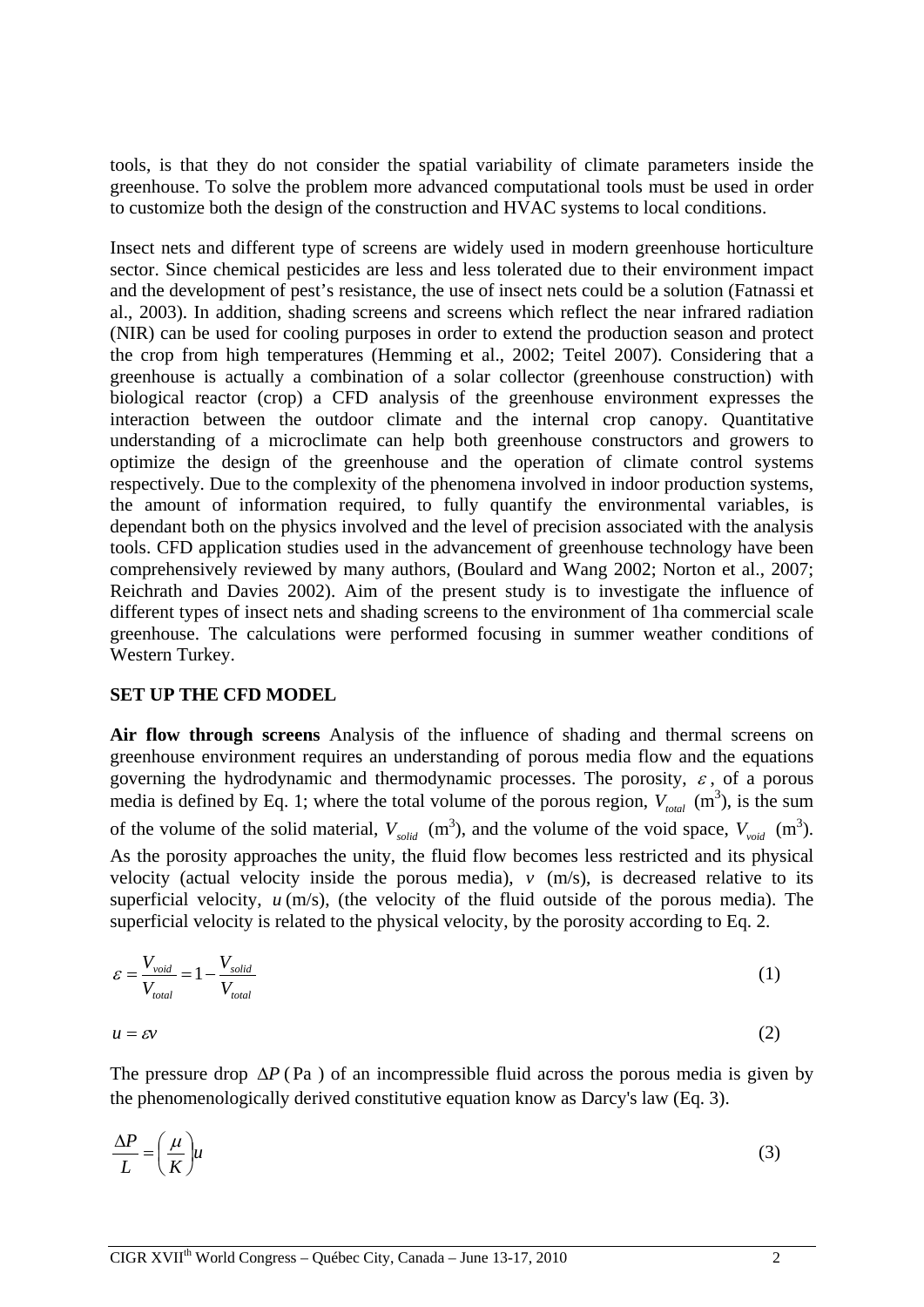where  $\mu$  (Pa<sup>\*</sup>s) is the fluid's dynamic viscosity, *L* (m) is the length the pressure drop is taking place over and  $K$  (m<sup>2</sup>) is the permeability of the porous medium which is independent equation (Eq. 4). The additional term contains the permeability,  $K$ , the fluid of the nature of the flow. It is a statement of surface drag due to friction and is a function of the medium that can vary greatly depending on the morphology of the material used (Nield and Bejan 1999). By adding an extra term in the Darcy's equation, in order to describe the pressure drop due to inertial effects (high Reynolds numbers), we obtain the Forchheimer density,  $\rho$  (kg/m<sup>3</sup>), and the dimensionless drag coefficient or Forchheimer's inertial coefficient,  $c_f$ , which is a function of the porous matrix geometry and the bounding walls of the porous medium.

$$
\frac{\Delta P}{L} = \frac{\mu}{K} u + \frac{\rho c_f}{\sqrt{K}} u^2
$$
\n(4)

It has been proven that the Forchheimer equation is valid for flow through greenhouse thermal, shade and insect screens, respectively, when the Reynolds number (based on pore size) is less than 100–150, (Miguel et al., 1997). For energy-saving screens, the pore dimension is typically 0.03 mm, which under normal greenhouse conditions gives a Reynolds number of approximately 5. The pore sizes of insect screens are in the range  $0.2{\text -}0.5$  mm which for an air speed of 3 m/s gives Reynolds numbers between 40 and 100. Therefore, the Forchheimer equation can be used to describe the airflow through these greenhouse screens, but this requires values for the permeability K, the inertial factor Y, and the thickness of the screen (Bailey et al., 2003). The parameters  $K$  and  $c_f$  can be obtained from measurements of pressure differences across the screen and the resulting airflows by fitting the pressure difference as a quadratic function of air speed, and then identifying the coefficients with those

**Ventilation rate** One of the most important techniques for measuring ventilation and leakage rates is the tracer gas technique which is based on a mass balance of a tracer gas in the building air. There are three methods of measuring ventilation and leakage rates with tracer gas techniques; the decay tracer gas method, the method of constant injection and the method of constant concentration. In the most popular one, the decay tracer gas method, the building is initially enriched with a quantity of tracer gas and allowed to become well mixed to get uniform concentration (Baptista et al., 1999). Sampling is then performed over time to document the rate at which the tracer gas concentrations decreases. The ventilation rate, in air changes per hour, can then be determined from this tracer decay rate. Tracer gas techniques are used not only for ventilation rate measurements but also for identification and characterization of air movement pathways, determination of volumetric flow and determination of re-entrainment.

In this study the ventilation rate of greenhouses was calculated by simulating the method of constant injection of a tracer gas (Sapounas et al., 2009). In the simulation model the tracer gas is a virtual gas called "air-tracer" which has the same physical properties as air. The ventilation rate can be expressed as follows:

$$
VR_{greenhouse} = \frac{V_{greenhouse} \phi_{m, tracer}}{A_{greenhouse} c_{tracer}} 3600
$$
\n
$$
(5)
$$

of Eq. 4.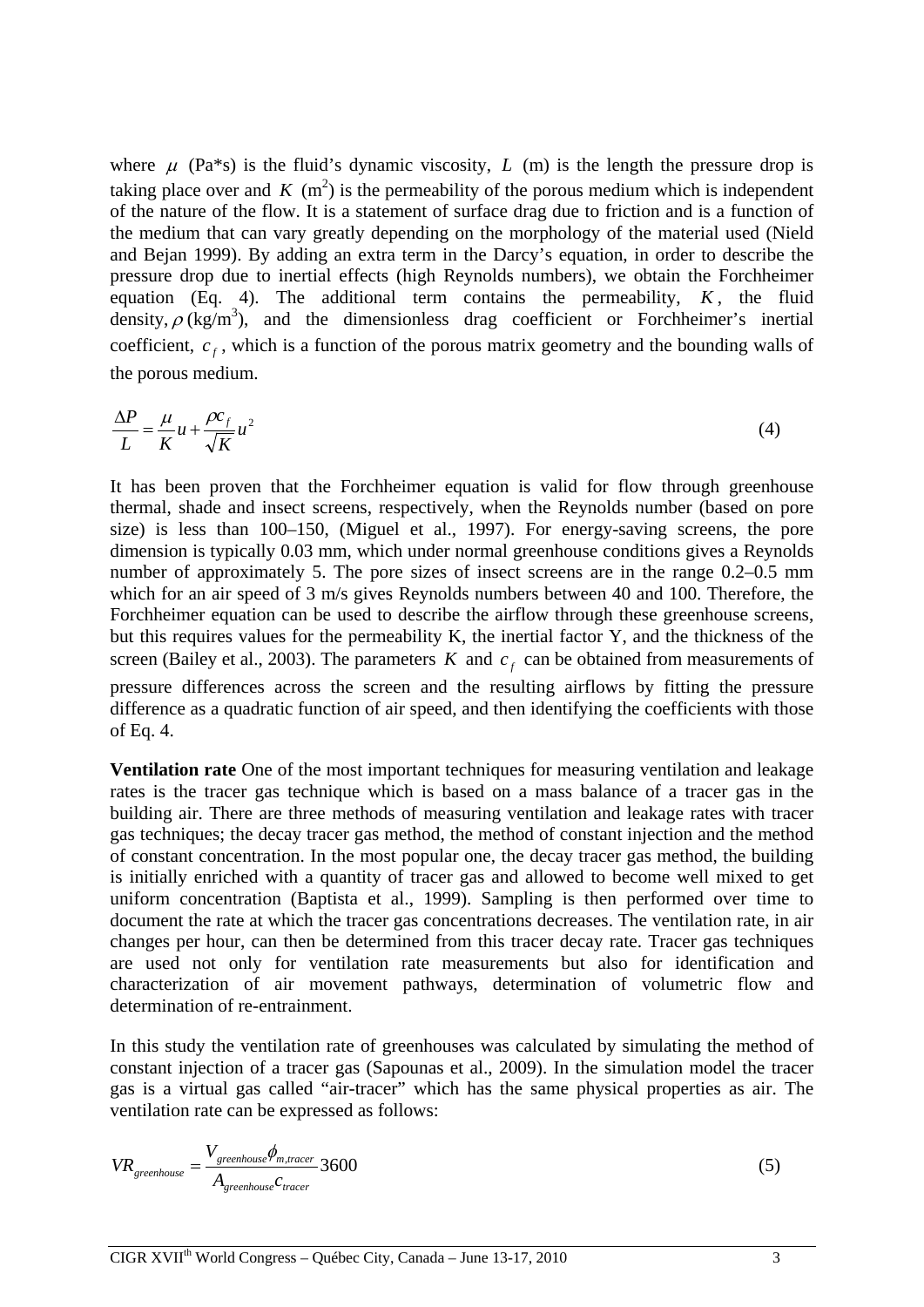In the present study the commercial CFD code Fluent (1998) was used. The code uses a finite volume numerical scheme to solve the equations of conservation for the different transported quantities in the flow (mass, momentum, energy and water vapour concentration). The set up of simulation model mainly consisted of the definition of boundary conditions which based on experimental data obtained the specific time period. The incoming air consisted of air and water vapour in a mass fraction corresponds to the average relative humidity obtained by the weather data. The crop was simulated using the equivalent porous medium approach, as a source term of both latent and sensible heat and as a sink momentum which dominated by viscous and inertial resistance factors, (Boulard and Wang 2002; Campen et al., 2009; Lee and Short 2001).

**Greenhouse design** The simulation model was designed and meshed with the geometrical processor Gambit as a 3D full scale model. The typical Venlo-type greenhouse had a span width 9.6m and a continuous roof opening width of 1.0m, a gutter height of 6.0m and a ridge height of 7.0m, (Figure 1). The covered area was 1ha (9984 m2) and the opening area was  $3060m<sup>2</sup>$  (31% of the covered area).



Figure 1. 2D sketch plane of a typical Venlo type greenhouse with continuous roof openings.

The main target in this stage was to combine a grid with the smallest number of cells with acceptable accuracy concerning the simulation results. Finally, a structured high quality grid consist of 944482 cells was created. The model was a 3D full scale model extended from 0- 230m to x-direction, from 0-180m to z-direction and from 0-30m to y-direction (Figure 2).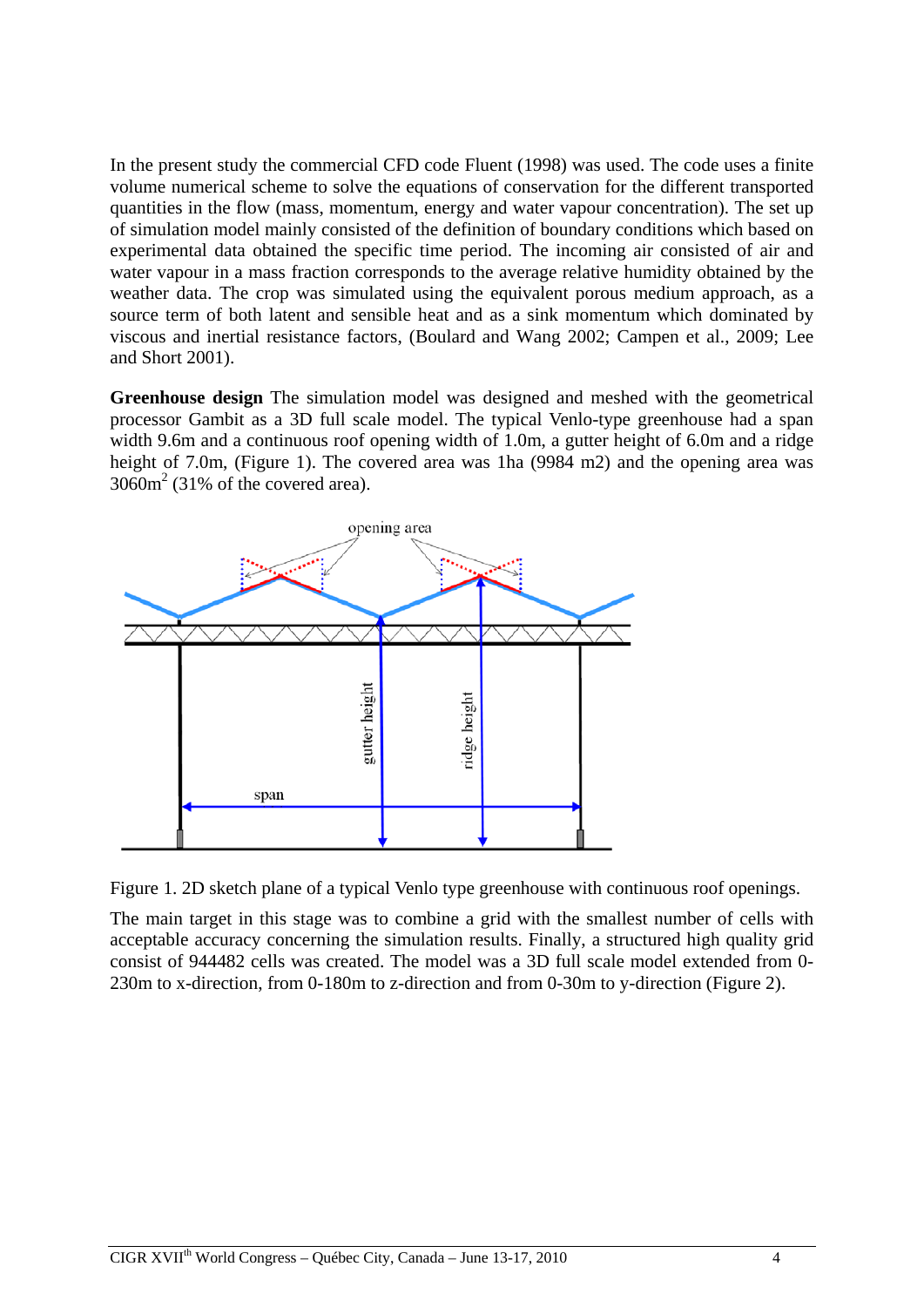

Figure 2. 3D computational domain consist of 1ha typical Venlo type greenhouse and its surrounding area.

**Turbulence model** One of the most important aspects in CFD modelling is the choice of the proper turbulence model (Bartzanas et al., 2007).. Several studies have focused on the effect of various turbulence models on the final numerical solution, showing that no general rules could be applied in all simulation models. The most common used turbulence model is the standard k-*ε* which, has been tested in many cases describing the ventilation process in greenhouses. Despite it's widely usage the standard k-*ε* model has small accuracy especially in low velocity magnitudes and should be carefully used. In addition, it contains many empirical constants that have long been known to have an adverse effect on prediction performance (Versteeg and Malalasekera 1996). In the present study, a 2D simulation model of 1ha greenhouse with its surrounding was designed and tested using different turbulence models in order to find the most appropriate one. The results shown that the best combination between physically sounds results and convergence performance was obtained by using the realizable k-*ε* turbulence model in conduction with no-equilibrium wall functions (Fluent Inc 1998).

**Boundary conditions** As CFD models are totally deterministic models, next to grid quality and physical models (i.e. turbulence, wall functions, heat and mass transfer, etc), the results are depended on the boundary conditions. The boundary conditions, defined by inside and outside climatic conditions, crop behavior and use of equipments, are summarized in Table 1. For the inlet boundary condition a logarithmic wind profile was used which describes the vertical distribution of horizontal wind speeds above the ground, within the atmospheric surface layer (Sapounas et al., 2009). The model was solved for three different types of insect nets (Fatnassi et al., 2003; Fatnassi et al., 2006), for two different types of shading screens (Libeccio 30% and Libeccio 50%) and for a NIR screen (Hemming et al., 2002; Kempkes et al., 2008).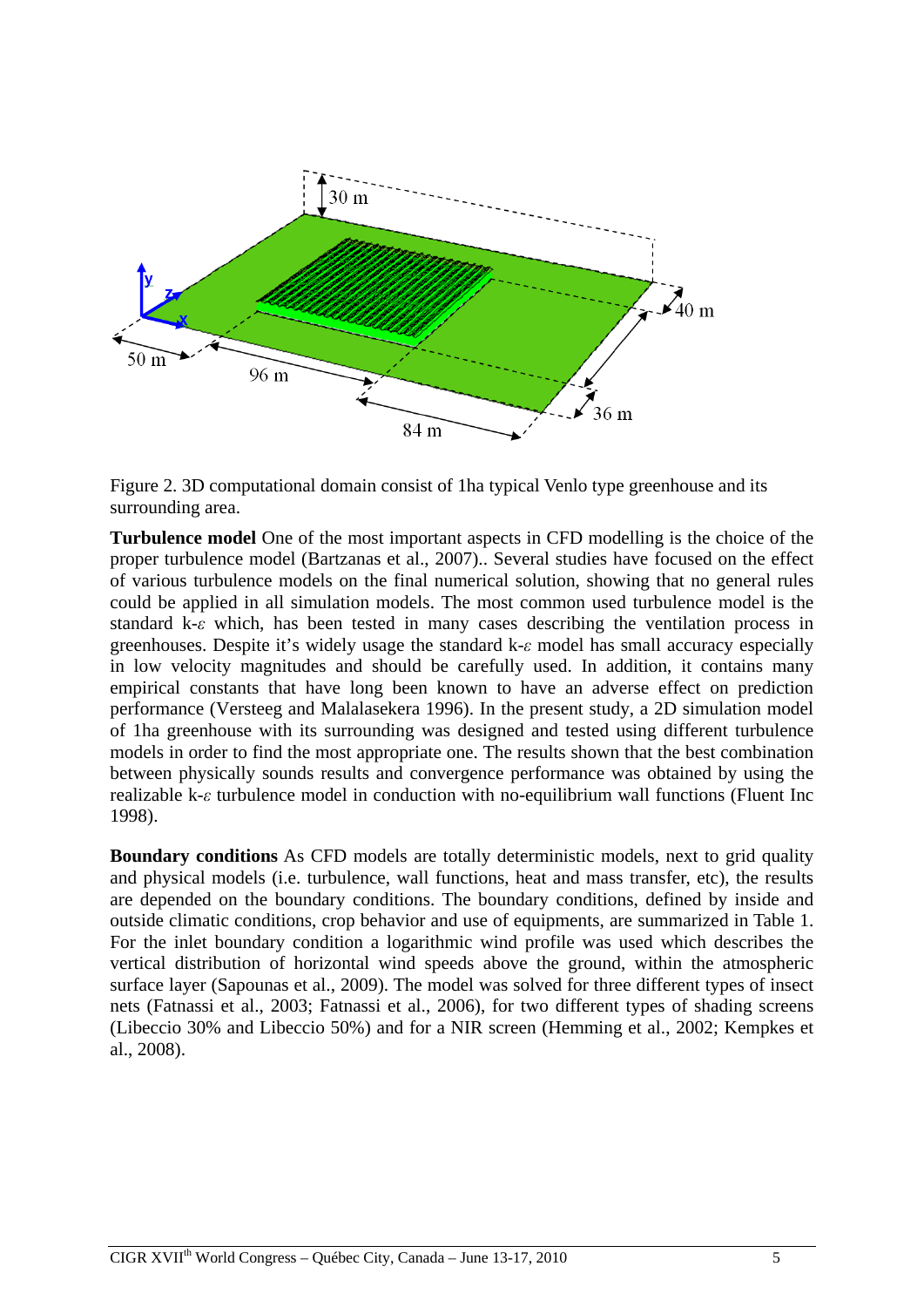| Boundary element                                      | Value                                      | Unit                      |  |  |  |
|-------------------------------------------------------|--------------------------------------------|---------------------------|--|--|--|
| <b>Outside conditions</b>                             |                                            |                           |  |  |  |
| Outside air temperature                               | 30                                         | $\rm ^{\circ}C$           |  |  |  |
| Outside air relative humidity                         | 50                                         | $\%$                      |  |  |  |
| Outside global solar radiation                        | 800                                        | W/m <sup>2</sup>          |  |  |  |
| Wind speed (logarithmic profile)                      | 1/3                                        | m/s <sup>1</sup>          |  |  |  |
| Material properties                                   |                                            |                           |  |  |  |
| Greenhouse cover transmission                         | 0.75                                       |                           |  |  |  |
| Glass density                                         | 2500                                       | $Kg/m^3$                  |  |  |  |
| Glass specific heat capacity                          | 840                                        | J/(kg K)                  |  |  |  |
| Glass thermal conductivity                            | 1                                          | $W/(m^{\perp} K^{\perp})$ |  |  |  |
| Wood density                                          | 700                                        | $Kg/m^3$                  |  |  |  |
| Wood specific heat capacity                           | 2310                                       | $J/(kg K^1)$              |  |  |  |
| Wood thermal conductivity                             | 0.173                                      | $W/(m^1 K^1)$             |  |  |  |
| Inside conditions                                     |                                            |                           |  |  |  |
| Radiation reflected by canopy $\&$<br>construction    | 30                                         | $\%$                      |  |  |  |
| Crop (tomato)                                         | media, power low<br>porous<br>$C_1 = 1.65$ | model, $C_0=1.7$ ,        |  |  |  |
| Ratio between sensible and latent<br>heat             | 0.5                                        |                           |  |  |  |
| Sensible heat of plants                               | 84 / 92.4                                  | $W/m^3$                   |  |  |  |
| Latent heat of plants (mass flux of                   | $8.75 e^{-5}$                              | $\text{Kg/(m}^3\text{s})$ |  |  |  |
| water vapour)                                         |                                            |                           |  |  |  |
| Porosity of the plant canopy                          | 1<br>2.5                                   |                           |  |  |  |
| Crop height<br>Initial mass flux of virtual gas (air- |                                            | m                         |  |  |  |
| tracer)                                               | $1x10^{-6}$                                | $\text{Kg/(m}^3\text{s})$ |  |  |  |
| Equipments                                            |                                            |                           |  |  |  |
| Insect nets and shading<br>screens                    | permeability / mesh size / pressure jump   |                           |  |  |  |
| (porous jump)                                         | coefficient                                |                           |  |  |  |
| Anti-Bemisia insect net                               | $1.89 \times 10^{-9}$ / 0.0006 / 0.09      |                           |  |  |  |
| Anti-aphids insect net                                | $1.36 \times 10^{-9} / 0.0004 / 0.14$      |                           |  |  |  |
| Anti-thrips insect net                                | $2.67 \times 10^{-10}$ / 0.00018 / 1.29    |                           |  |  |  |
| Shading screen 30% (Libeccio 30)                      | $8.50 \ge 10^{-05}$ / $0.00065$ / $0.372$  |                           |  |  |  |
| Shading screen 50% (Libeccio 50)                      | $2.11 \times 10^{-05}$ / 0.00065 / 1.339   |                           |  |  |  |
| Fogging system (heat sink)                            | $gr/(m^2h) / W/m^3$<br>300/-800 & 500/-200 |                           |  |  |  |
| Initial mass flux of $CO2$                            | 0.012                                      | $\text{kg m}^2/\text{h}$  |  |  |  |

Table 1. Boundary conditions used in CFD model.

# **COMPUTATIONAL RESULTS**

**Influence of insect nets on greenhouse microclimate** The influence of insect nets to the ventilation performance was investigated by simulating a 1ha greenhouse with all ventilators covered with insect nets (anti-bemisia, anti-aphids and anti-thrips which is the net with the higher resistance to the air flow due to low porosity). Covering the ventilators with insect nets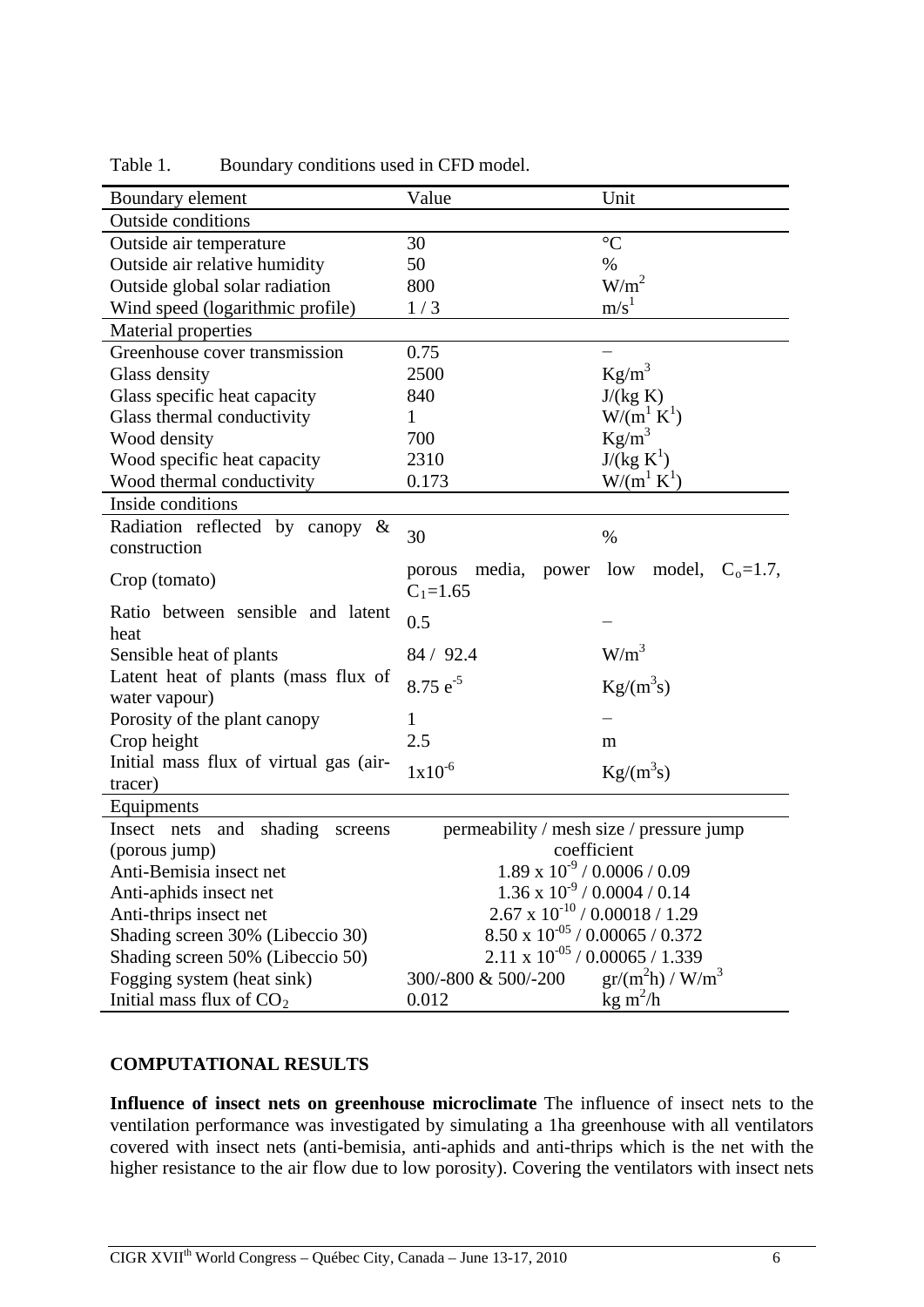for a greenhouse with area of 1ha results a decrease of ventilation rate from 14%-18%. Even if there are few research studies in the literature dealing with the influence of insect nets to the ventilation rate, no one of them has been carried out for a commercial scale Venlo-type greenhouse yet. Most of these studies concern small experimental greenhouses and this is the reason why the influence of covering the ventilators with insect nets results in a much higher decrease of ventilation rate (Katsoulas et al., 2006). Despite the obvious advantage of reducing insect pests by applying nets, the application of insect nets has positive influence to the air temperature distribution inside the greenhouse. Without insect nets the average air temperature difference between min and max values is 5.13 °C, while with insect nets is 1.77 °C, (Figures 3 and 4).



Figure 3. Air temperature distribution in 1ha greenhouse without insect nets at 2.0 m above the ground, (wind sp. 3m/s, wind dir. 10°, min air temp: 34.68°C, max air temp: 40.58°C, dif. air temp: 5.90°C, vent. rate: 69.6 m<sup>3</sup>/(m<sup>2</sup>h)).

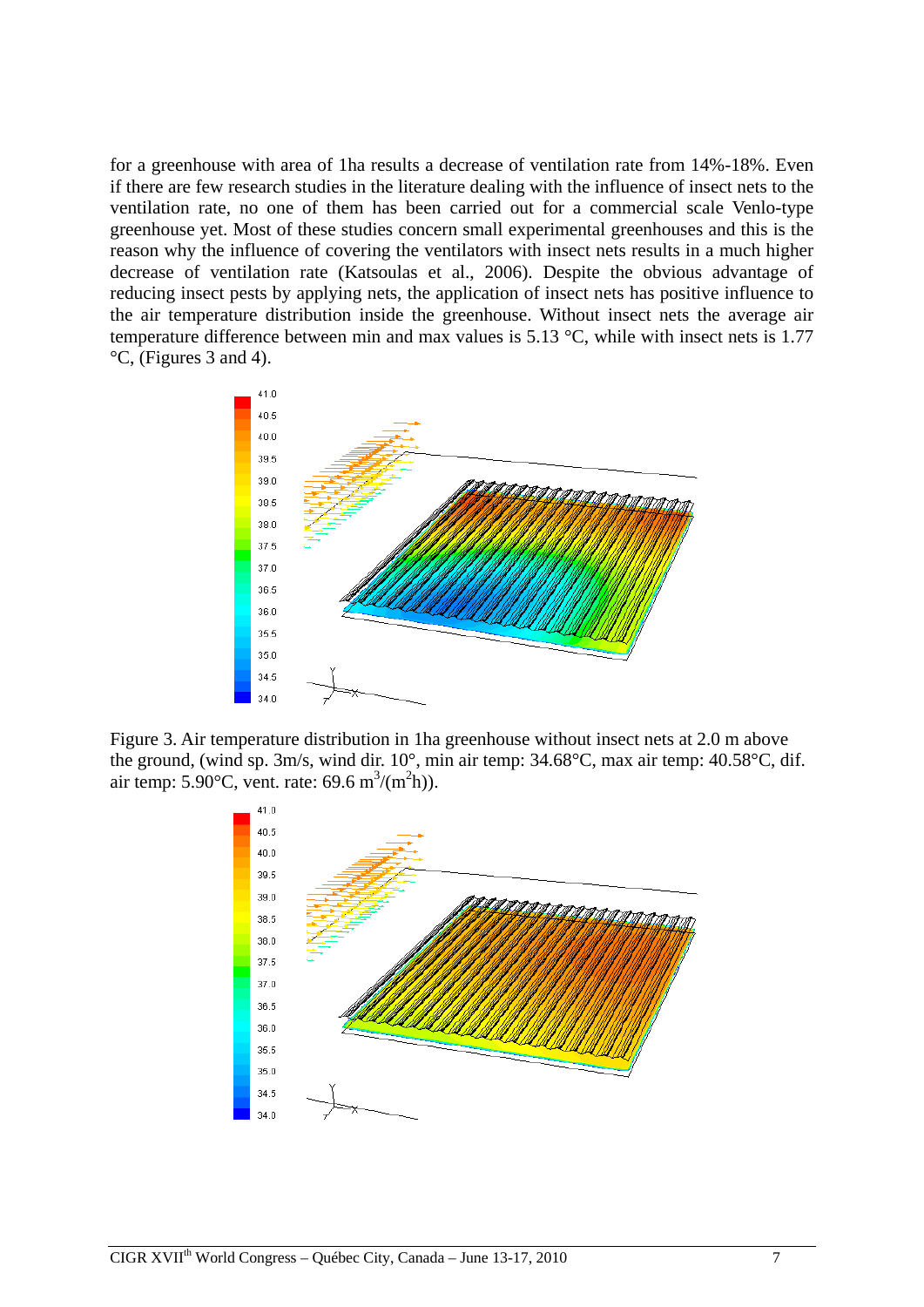Figure 4. Air temperature distribution in 1 ha greenhouse equipped with anti-thrips insect nets at 2.0 m above the ground, (wind sp. 3m/s, wind dir. 10°, min air temp: 37.90°C, max air temp:  $40.41^{\circ}$ C, dif. air temp:  $2.51^{\circ}$ C, vent. rate: 55.1 66.6 m<sup>3</sup>/(m<sup>2</sup>h)).

In order to overcome the reduction of ventilation rate due to insect nets, calculations were carried out by simulating the same greenhouse but in this case considering roof and side openings both covered by insect nets. The results show that a greenhouse with side and roof openings has a ventilation rate higher (at the order of 30%) even from a similar greenhouse with only roof openings without insect nets. However, the main disadvantage in this case is the poor uniformity of inside climate, since the average air temperature difference is around 6- 8°C.

**Influence of shading nets and NIR screen on greenhouse microclimate** The results regarding the ventilation performance of 1 ha Venlo type greenhouse and the air temperature inside the greenhouse indicate that there is a strong need for additional cooling next to natural ventilation. Direct evaporative cooling, applying an internal shading screen or a NIR reflecting screen are potential solutions. The principle underlying the shading screen is the reduction of solar radiation entering the greenhouse which implies a reduction air temperature while part of the radiation is converted to sensible heat. The NIR reflecting screen reacts as a normal shading screen but mainly for the infrared part of the sun radiation (700-2500nm), which means that the part of radiation that is useful for the plants (PAR, 400-700nm). The NIR screen when is combined with fogging system can provide desirable conditions by minimizing the loss of PAR light enters the greenhouse (Figure 4).



Figure 4. Air temperature distribution in a greenhouse with span width 9.6 m equipped with fogging system (capacity 300  $g/(m^2h)$  and NIR screen, in a horizontal cross plane surface at 2.0 m above the ground, (wind speed 1 m s-1 and wind direction  $10^{\circ}$ , min air temp: 34.5  $^{\circ}$ C, max air temp: 35.4 °C, difference air temp: 0.9 °C).

By applying shading screen the air temperature inside the greenhouse range from 35.9-37.0 °C with almost uniform distribution. It is noticeable that by increasing the shading ratio from 30% to 50% results a small reduction to the ventilation rate from 7.04 to 6.71 air changes per hour. All the calculations results are summarized in Table 2.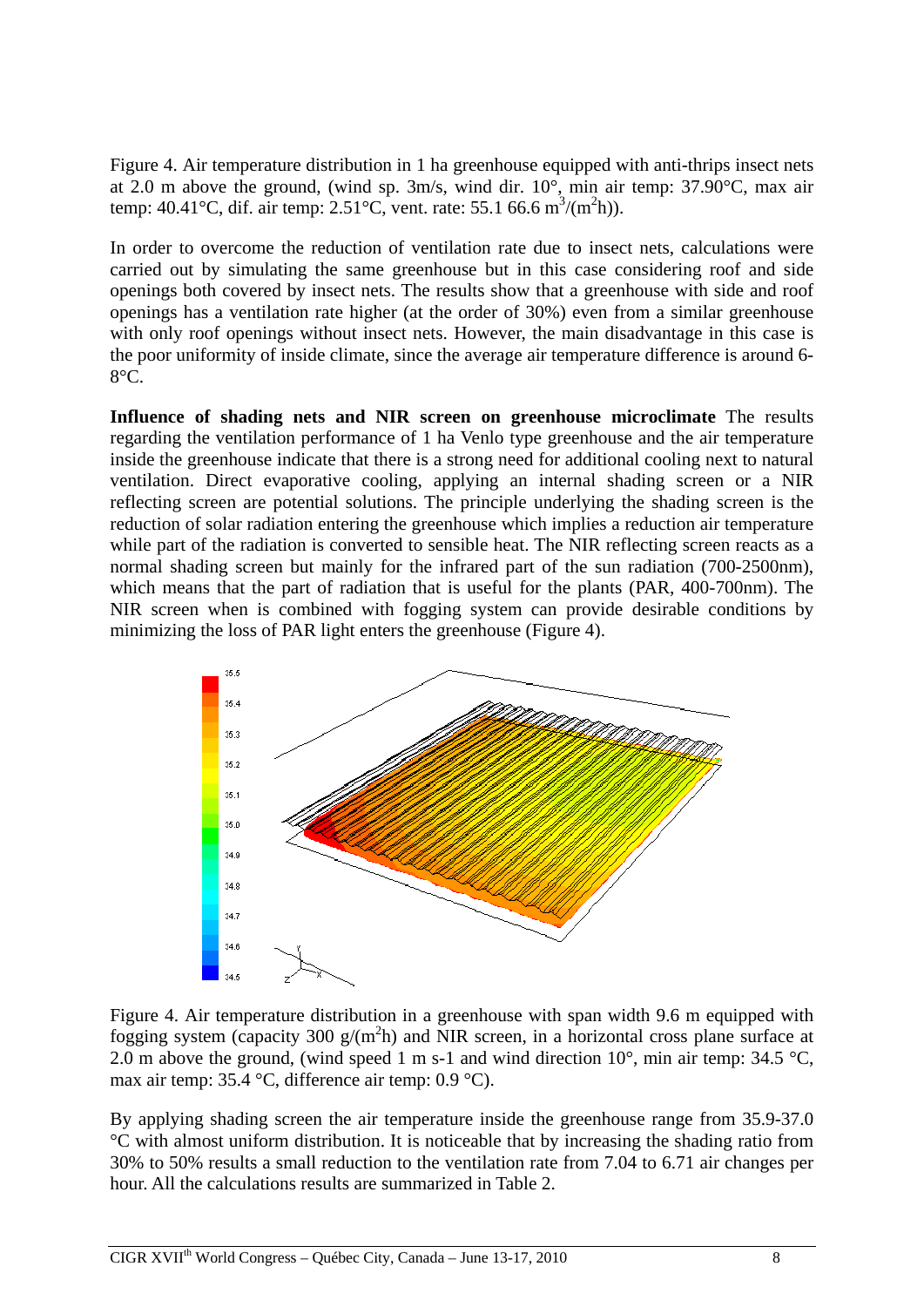| Boundary conditions                |                 |                   | Computational results |                         |                                                  |                          |
|------------------------------------|-----------------|-------------------|-----------------------|-------------------------|--------------------------------------------------|--------------------------|
| Wind<br>speed<br>wind<br>direction | Insect<br>nets  | Shading<br>screen | <b>NIR</b><br>screen  | Ventilation<br>rate     | Average air<br>temperature<br>inside the<br>crop | Min<br>Max<br>Difference |
| $(m/s)/$ (°)                       |                 |                   |                       | Air changes<br>per hour | $({}^{\circ}C)$                                  | $({}^{\circ}C)$          |
| 3 / 45                             | Anti-           |                   |                       |                         |                                                  | 37.4                     |
|                                    | thrips          |                   |                       | 7.86                    | 39.4                                             | 40.3                     |
|                                    |                 |                   |                       |                         |                                                  | 2.9                      |
| 3 / 45                             | Anti-           |                   |                       | 8.86                    | 38.9                                             | 36.9                     |
|                                    | aphids          |                   |                       |                         |                                                  | 40.7                     |
|                                    |                 |                   |                       |                         |                                                  | 3.8<br>36.8              |
| 3 / 45                             | Anti-           |                   |                       | 8.99                    | 38.6                                             | 40.7                     |
|                                    | bemisia         |                   |                       |                         |                                                  | 3.9                      |
|                                    |                 |                   |                       |                         |                                                  | 33.2                     |
| Anti-<br>$^*$ 1 / 45<br>thrips     |                 |                   |                       | 12.64                   | 37.4                                             | 39.4                     |
|                                    |                 |                   |                       |                         |                                                  | 6.2                      |
|                                    |                 |                   |                       |                         |                                                  | 32.1                     |
| $^*$ 1 / 45                        | Anti-           |                   |                       | 14.43                   | 37.0                                             | 39.5                     |
| aphids                             |                 |                   |                       |                         |                                                  | 7.4                      |
| Anti-<br>$^*$ 1 / 45<br>bemisia    |                 |                   |                       |                         |                                                  | 32.0                     |
|                                    |                 |                   |                       | 16.30                   | 36.9                                             | 39.6                     |
|                                    |                 |                   |                       |                         |                                                  | 7.6                      |
| $^*3$ / $10$                       | Anti-<br>thrips |                   |                       | 13.28                   | 36.9                                             | 31.0                     |
|                                    |                 |                   |                       |                         |                                                  | 39.6                     |
|                                    |                 |                   |                       |                         |                                                  | 8.6                      |
| $\boldsymbol{3}^*$<br>/10          | Anti-           |                   |                       |                         |                                                  | 30.9                     |
|                                    | aphids          |                   |                       | 17.92                   | 36.3                                             | 39.7                     |
|                                    |                 |                   |                       |                         |                                                  | 8.8                      |
| $^*3$ / $10$                       | Anti-           |                   |                       | 18.91                   | 36.3                                             | 30.9<br>39.9             |
|                                    | bemisia         |                   |                       |                         |                                                  | 9.0                      |
| 1/10                               |                 |                   |                       |                         |                                                  | 35.9                     |
|                                    | Anti-           | Libeccio          |                       | 7.04                    | 36.75                                            | 37.0                     |
|                                    | thrips          | 30%               |                       |                         |                                                  | 1.1                      |
| 1/45                               | Anti-           | Libeccio          |                       |                         |                                                  | 36.0                     |
|                                    |                 |                   |                       | 6.71                    | 36.98                                            | 36.9                     |
|                                    | thrips          | 50%               |                       |                         |                                                  | 0.9                      |
| **<br>1/10                         | Anti-           |                   |                       |                         |                                                  | 34.5                     |
|                                    | thrips          |                   | $\mathbf X$           |                         | 34.95                                            | 35.4                     |
|                                    |                 |                   |                       |                         |                                                  | 0.9                      |

Table 2. Boundary conditions used in CFD model.

\* Both roof and side ventilators are totally opened

\*\* Combined with fogging system with capacity 300 gr/ $(m^2h)$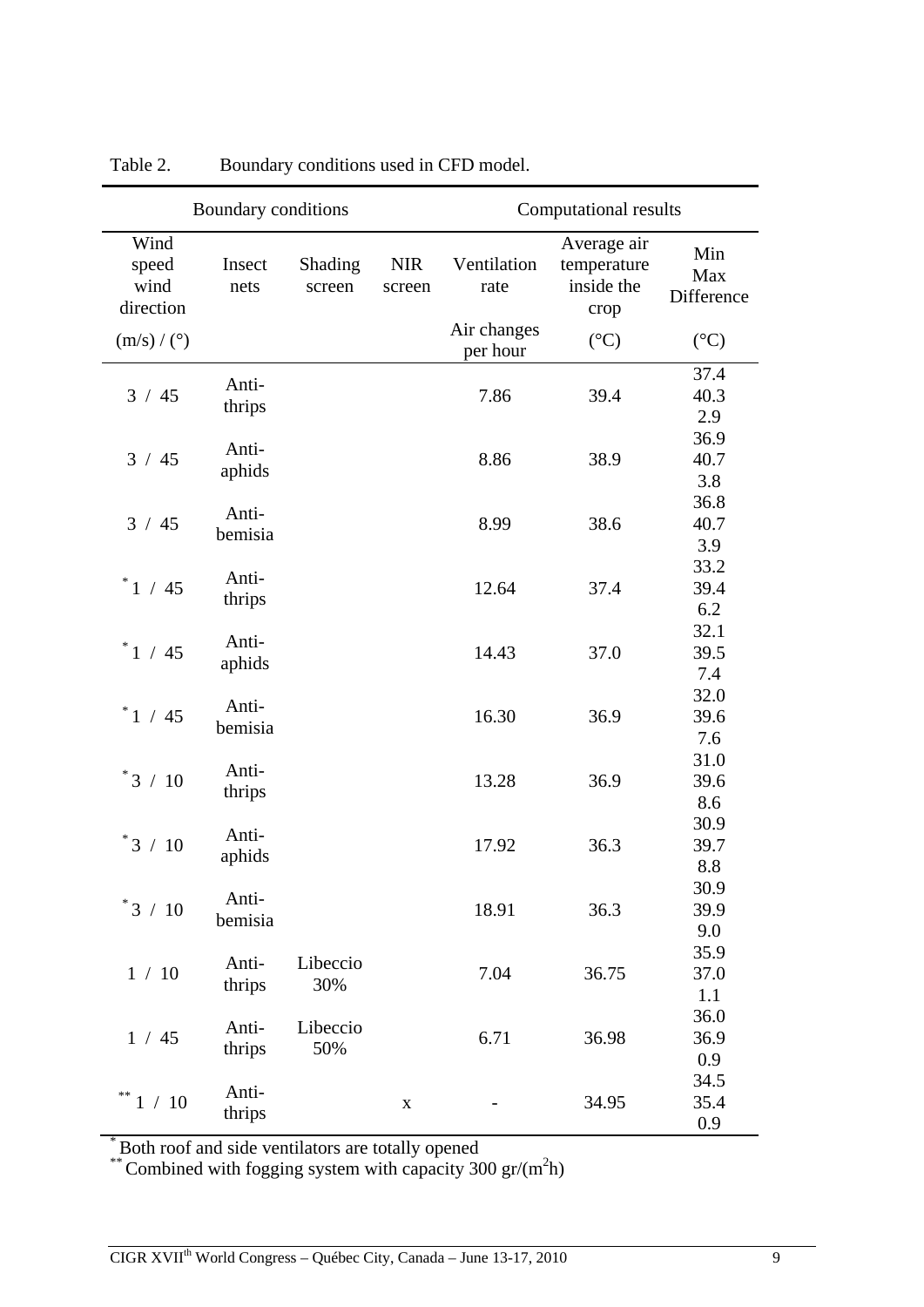**CONCLUSIONS** CFD calculations were performed in order to investigate the performance of different insect nets and shading screens of a 1ha Venlo-type greenhouse for the Western part of Turkey. The computational results showed that the ventilation rate is mainly influenced by the temperature differences rather than wind speed. Using side openings equipped with insect nets increases the ventilation rate. The average air temperature is lower but the uniformity is worse. Using anti-insect nets has negative effect to the ventilation rate and this effect is relevant to the pore size of the net. By using insect nets with lower resistance (anti-aphids or anti-bemisia), instead of anti-thrips, the ventilation rate was increased in average terms for 12% for a greenhouse with only roof openings and for 17% for a greenhouse with both roof and side openings.

Using internal shading net of 30% or 50% decreases the average temperature level but it remains higher than applying fogging at the order of 3-4°C. A combination of NIR reflecting screen and fogging system with capacity of  $300 \text{ gm}^{-2} \text{h}^{-1}$ ) could provide acceptable climatic conditions even under extremely warm outside conditions.

The results show that CFD is useful tool to compare different commercial systems for specific conditions in order to optimize the design of commercial scale greenhouses.

#### **REFERENCES**

- Bailey, B.J., J.I. Montero, J.P. Parra, A.P. Robertson, E. Baeza and R. Kamaruddin. 2003. Airflow Resistance of Greenhouse Ventilators with and without Insect Screens. Biosystems Engineering 86:217-229.
- Baptista, F.J., B.J. Bailey, J.M. Randall and J.F. Meneses. 1999. Greenhouse Ventilation Rate: Theory and Measurement with Tracer Gas Techniques. Journal of Agricultural Engineering Research 72:363-374.
- Bartzanas, T., C. Kittas, A.A. Sapounas and C. Nikita-Martzopoulou. 2007. Analysis of airflow through experimental rural buildings: Sensitivity to turbulence models. Biosystems Engineering 97:229-239.
- Boulard, T. and S. Wang. 2002. Experimental and numerical studies on the heterogeneity of crop transpiration in a plastic tunnel. Computers and Electronics in Agriculture 34:173-190.
- Campen, J.B., F.L.K. Kempkes and G.P.A. Bot. 2009. Mechanically controlled moisture removal from greenhouses. Biosystems Engineering 102:424-432.
- Fatnassi, H., T. Boulard and L. Bouirden. 2003. Simulation of climatic conditions in fullscale greenhouse fitted with insect-proof screens. Agricultural and Forest Meteorology 118:97-111.
- Fatnassi, H., T. Boulard, C. Poncet and M. Chave. 2006. Optimisation of Greenhouse Insect Screening with Computational Fluid Dynamics. Biosystems Engineering 93:301-312.
- Fluent Inc. 1998. Fluent User's Manual, Fluent Inc. Lebanon.
- Hemming, S., F.L.K. Kempkes, N. Van der Braak, T. Dueck and N. Marissen. 2002. Greenhouse Cooling by NIR-reflection. In International Symposium on Greenhouse Cooling, 97-106: Acta Hort. 719.
- Katsoulas, N., T. Bartzanas, T. Boulard, M. Mermier and C. Kittas. 2006. Effect of Vent Openings and Insect Screens on Greenhouse Ventilation. Biosystems Engineering 93:427-436.